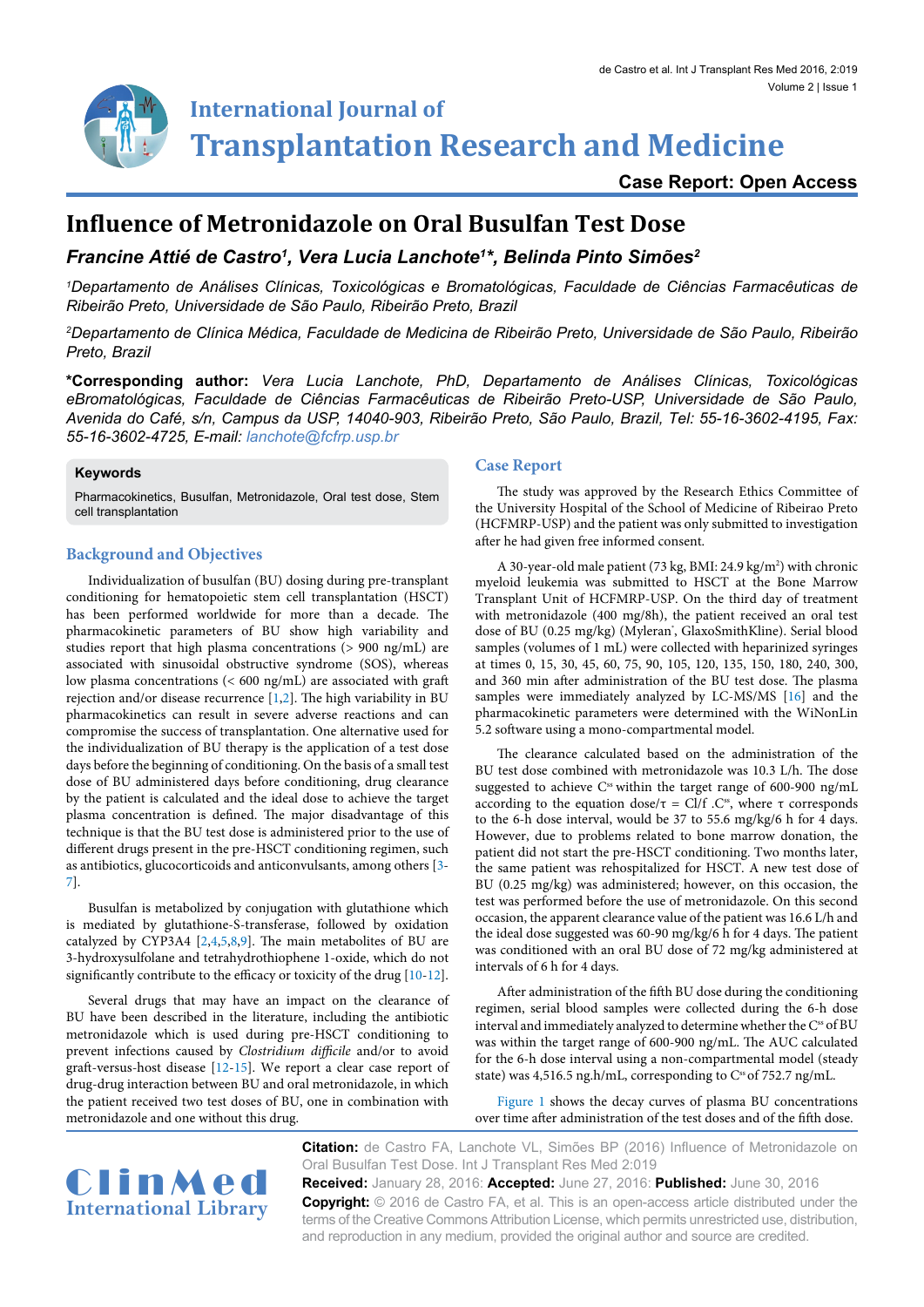<span id="page-1-0"></span>

#### **Discussion**

The individualization of oral or intravenous BU therapy is a routine procedure at most HSCT centers. Some centers perform therapeutic monitoring on the first day of conditioning, whereas others use a test dose [[3](#page-2-2)[,4](#page-2-4),[17](#page-2-12)[,18\]](#page-2-13). We found only two studies in the literature reporting BU - metronidazole interaction, one using oral administration and the other intravenous administration [\[6,](#page-2-14)[12](#page-2-9)]. Nilsson et al. [[12](#page-2-9)] compared the plasma concentrations of BU measured immediately before each dose (trough levels) between three groups of patients: group A received oral BU combined with metronidazole (400 mg/8 h), group B was treated with oral BU without metronidazole for 2 days and received the combination (400 mg/8 h) on the subsequent 2 days, and group C was only treated with BU and did not receive metronidazole. The authors observed a significant difference in plasma BU concentrations between groups A and C, an increase in plasma BU concentrations in group B when the patients began treatment with metronidazole, and marked hepatic alterations in patients receiving the combination. Gulbis et al. [\[6](#page-2-14)] reported the case of a 7-year-old child who received an intravenous test dose of BU (0.5 mg/kg) 7 days before HSTC and began treatment with oral metronidazole 6 days before HSTC. The authors observed a 46% reduction in clearance after the beginning of metronidazole treatment, which led to the discontinuation of the last BU dose in an attempt to prevent the occurrence of SOS. As a consequence, the patient did not develop SOS, but relapsed 3 months after HSCT.

The present study reports the case of an adult patient with chronic myeloid leukemia who received two oral test doses of BU, one combined with metronidazole (400 mg/8 h) and the other without the drug. A reduction in clearance of 38% was observed for the combination of oral BU and metronidazole. If this dosage had been continued, the patient would probably have presented low plasma concentrations of BU, a fact that could have resulted in recurrence of the disease and/or graft rejection. Since the same patient was enrolled, the possibility that this altered clearance was due to genetic changes, the influence of age, or even the influence of the underlying condition could be ruled out. Therefore, the new oral test dose of BU was crucial to the success of the treatment. Plasma BU concentrations were evaluated after the fifth BU dose and the results showed C<sup>ss</sup> values within the target range. The patient was in clinical remission in the end of this study.

The mechanism whereby metronidazole interferes with the elimination of BU is still unclear and, although BU is metabolized through conjugation with glutathione, most drugs that interfere with the metabolism of BU are inducers or inhibitors of CYP enzymes that are involved in the elimination of intermediate metabolites of BU [\[19,](#page-2-15)[20\]](#page-2-16). *In vitro* data have shown that metronidazole can inhibit CYP3A [[21](#page-2-17)], however, recent *in vivo* data using high doses of metronidazole are contrary to these results [\[22,](#page-2-18)[23](#page-2-19)]. The hypothesis of BU as a substrate of P-gp and of metronidazole as an inhibitor of P-gp was considered, but rapidly discarded since previous studies reported the influence of metronidazole on the metabolism of BU during both intravenous and oral administration [\[6](#page-2-14)[,12](#page-2-9)]. Another possible and strong hypothesis is related to the inhibition of CYP2C9. Although the participation of CYP2C9 in the metabolism of BU has never been reported in the literature, according to the recent study by Uppunguduri et al. [[24](#page-2-20)], patients genotyped as CYP2C9'2 and '3 show higher metabolic ratios (BU/3-hydroxysulfolane) than patients who did not carry these allelic variant, suggesting a relationship between CYP2C9 activity and BU metabolism. These results clarify the influence of metronidazole on the pharmacokinetics and metabolism of BU, since the former is a weak inhibitor of CYP2C9 in *in vivo* studies [\[25](#page-2-21)].